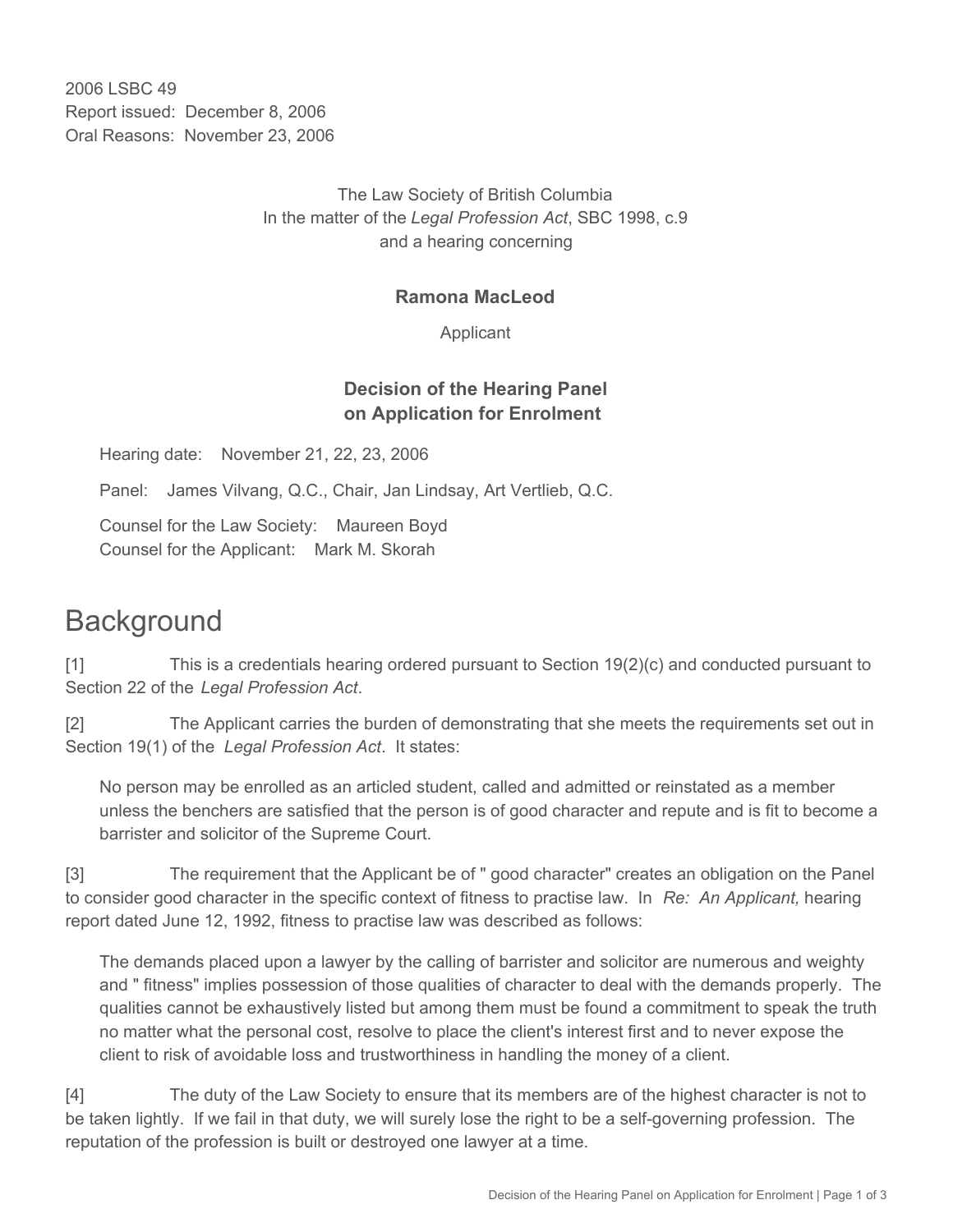### **Facts**

[5] The Applicant was involved in matrimonial proceedings in the Supreme Court of British Columbia, which have been described as a " high conflict" matter.

[6] On September 15, 2000, Master Bolton ordered the Applicant's husband to pay spousal and child maintenance in an amount of approximately \$5,100.00 per month. Almost immediately, the husband's payments went into arrears.

[7] The Applicant controlled certain family assets that were to be held pending division of assets. Certain incursions on the assets were authorized.

[8] Starting on November 22, 2001, and approximately monthly thereafter until July 2, 2002, the Applicant withdrew funds approximately equal to the unpaid maintenance, even though she knew that by doing so she was in direct contravention of Master Bolton's order. The total amount withdrawn was approximately \$41,000.00, which was roughly equal to the amount of maintenance that was unpaid during the period.

[9] The Applicant said she needed the money for living expenses for herself and her children. She said that she believed that the withdrawals would all be accounted for in the future. There was no evidence to show deception or dishonesty by the Applicant in this regard. In fact, she produced documents in the litigation that showed the withdrawals.

[10] These events all took place before the Applicant started law school.

## **Analysis**

[11] In Law Society counsel's very fair and able submissions, she forthrightly advised the Panel that, based on previous decisions, it would be exceptional for the Panel to refuse enrolment.

[12] The Panel concludes that the Applicant has met the onus upon her to satisfy us that she is of good character and repute and is fit to be enrolled as an articled student.

[13] The Panel has considered all of the evidence presented in reaching this conclusion and puts particular weight on the following:

1. The fact that there is no evidence of dishonesty or deceit;

2. Mr. D., the Applicant's counsel during the matrimonial proceedings and a senior and respected member of the matrimonial Bar, described the proceedings as " high conflict" . While not condoning her behaviour, he was not critical of her actions in the circumstances. Mr. D. was in a good position to observe the Applicant through a long and trying time;

3. The Applicant's prospective principal, Ms. Glaister, also gave evidence. The Applicant has now worked for Ms. Glaister in a position equivalent to a paralegal for seven months, giving Ms. Glaister a good opportunity to judge her fitness. Ms. Glaister has been impressed by the Applicant's character and is wholly supportive of her application;

4. The Applicant's disobedience occurred before she had even started law school. The Panel regards a breach of a Court order as a very serious matter but recognizes that a layperson, without the benefit of a legal education and who had never taken the Barrister's and Solicitors' oath,